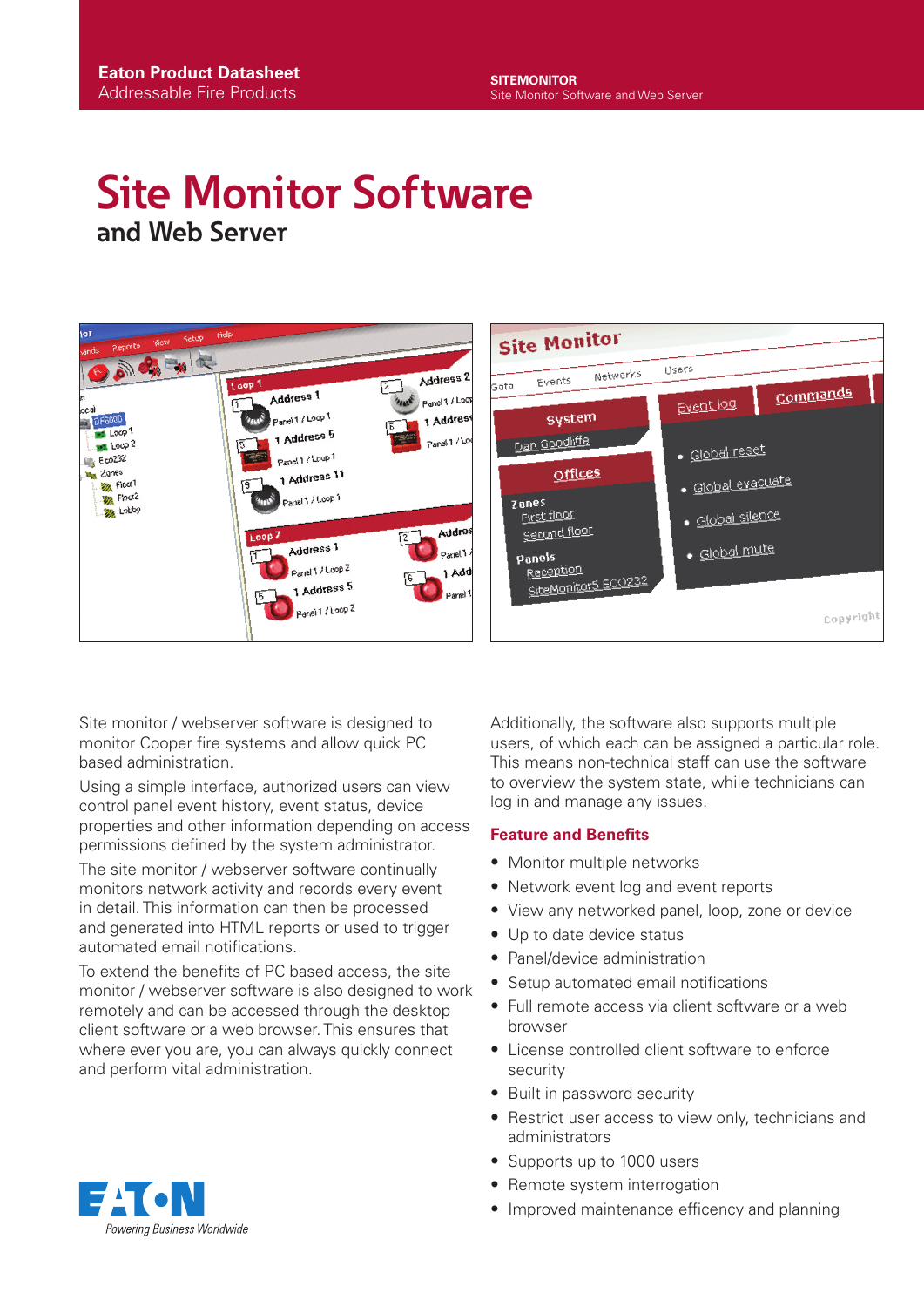## **Technical Specification**

| <b>Description</b>                        | <b>Site Monitor / Webserver Software</b> |
|-------------------------------------------|------------------------------------------|
| Panels per Network                        | 126                                      |
| <b>Networks</b>                           | 50                                       |
| Loops per Panel                           | 250                                      |
| Zones per Network                         | 250                                      |
| Max Events                                | 9,999                                    |
| Max Conditions per Event                  | 100                                      |
| Max Actions per Event                     | 100                                      |
| Max Users                                 | 1000                                     |
| User Access Levels                        | 4                                        |
| Max Connections                           | 200                                      |
| Site Installer<br>Database Format Version | 2.0 or Above                             |
| Max History Log Size                      | 4 GB                                     |
| Supported Network Protocols               | DF6000NetworkV1                          |
| <b>Supported Panels</b>                   | Cooper Intelligent Addressable Panels    |
| Report File Format                        | <b>HTML</b>                              |
| <b>Email Notification Protocol</b>        | <b>SMTP</b>                              |
| Remote Protocol                           | TCP/IP                                   |
| Web Interface Technologies /<br>Protocols | ASP.Net 2.0, XHTML, CSS 2.0, JavaScript  |

| <b>System Requirements</b>    |                                                                                                                                                                                            |
|-------------------------------|--------------------------------------------------------------------------------------------------------------------------------------------------------------------------------------------|
| Hardware Requirements         | Intel Pentium or equivalent 2 GHz or better<br>1GB memory, 100MB free disc space<br>1 RS232 serial port or USB port with serial<br>adapter, 100/1000 Mps LAN port or wireless<br>LAN card. |
| Platform                      | Windows 2000 SP 4<br>Windows 2003<br>Windows XP SP2<br>Windows Vista<br>Windows 7                                                                                                          |
| Display High resolution       | 1024x768 hi-colour or<br>True-colour display with 32,768 or 16 million<br>colours                                                                                                          |
| Software Libraries            | Microsoft .Net 2.0 SP2<br>Microsoft SQL Server Compact 3.5 SP1                                                                                                                             |
| Remote Access (Server)        | 1 Open TCP/IP Port                                                                                                                                                                         |
| Web Access (Server)           | ASPNet 2.0 Fnabled Web Server                                                                                                                                                              |
| Web Access (Client/Browser)   | CSS 2.0, JavaScript.<br>Supported browsers include:<br>Internet Explorer 5.5+<br>Mozilla Firefox 3.5+<br>Opera 10.0+<br>Safari 4.0+                                                        |
| <b>Automated Email Events</b> | SMTP server                                                                                                                                                                                |

### **Typical System Architecutre**



#### **Catalogue numbers**

| <b>Description</b>              | Code               |
|---------------------------------|--------------------|
| Site monitor software/webserver | <b>SITEMONITOR</b> |